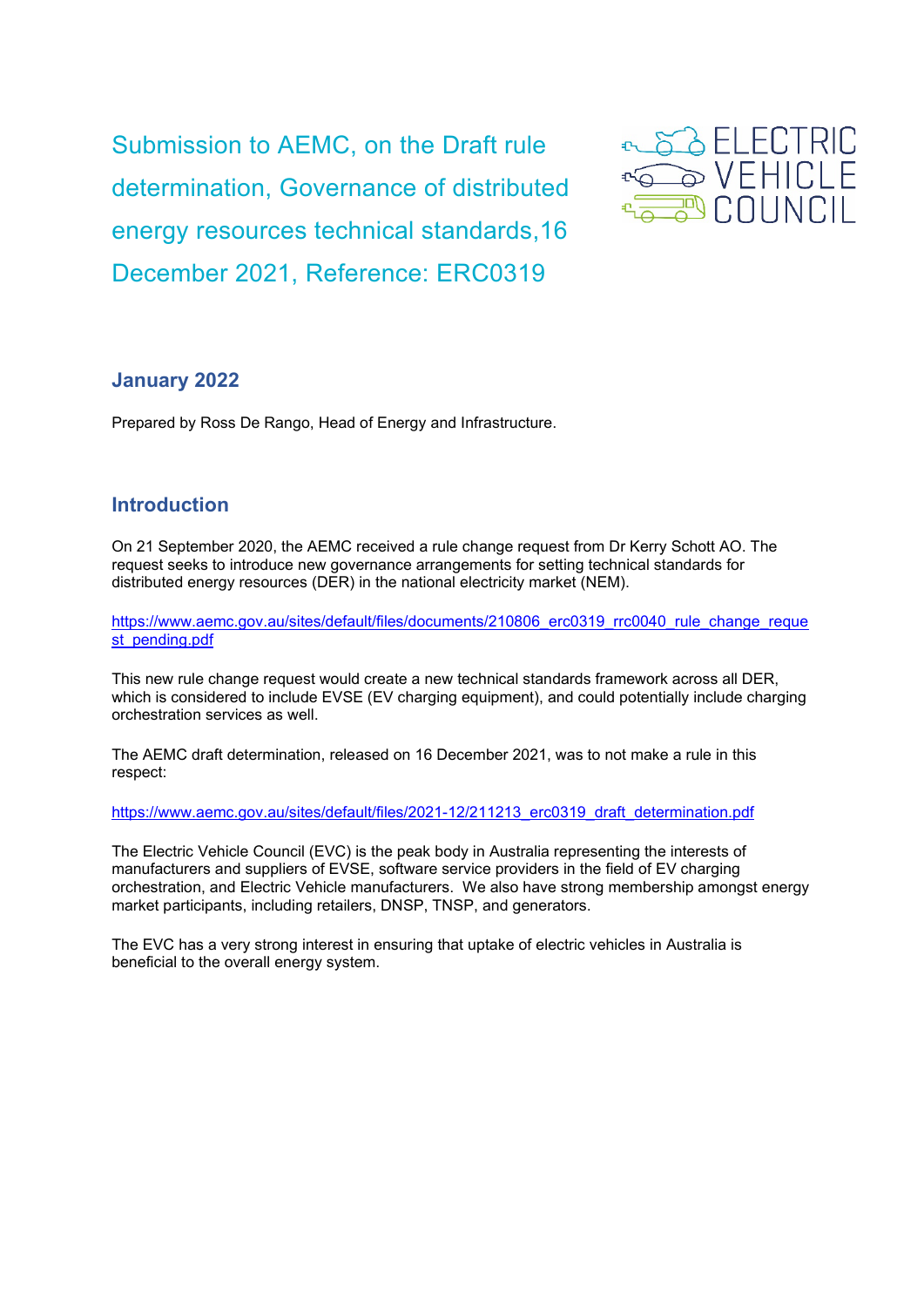# **EVC position on the AEMC draft determination**

With respect to all DER matters relating to electric vehicles and their charging infrastructure, the EVC agrees with the AEMC, in that the proposal set out in the rule change request would not contribute to the achievement of the NEO or NERO.

In particular, we would echo and endorse the sentiment in sections 3.2.2 and 3.2.3 of the draft determination.

"3.2.2 Avoid duplicating existing arrangements and initiatives"

"Consistent with limiting the regulatory burden for market participants, the Commission wants to avoid duplicating work already underway by other organisations. By using existing powers rather than introducing bespoke governance arrangements through new rules, the Commission considers that it would be able to fully address the issues raised by the rule change request. In addition, the flexibility of the draft rule determination approach means the AEMC would not be bound by the NER to taking certain actions on an ongoing basis if such an approach duplicates work for market bodies and stakeholders participating in these reform processes."

"3.2.3 Significant benefit from flexibily [sic] supporting DER technical integration"

"In addition to increased policy uncertainty, there is increased uncertainty about market developments with respect to new DER capacity. While the strong growth in new capacity is continuing as forecast (see section 1.1), the full grid and consumer implications from this transition (and what policy reforms are needed in response) are still being collectively considered by the AEMC and others. This increased uncertainty does not diminish the need for action. However, it likely makes it less preferable for the AEMC to prescribe how the integration of DER in the NEM should be managed."

# **The EV transition – general grid considerations**

The transition of the Australian road vehicle fleet from petrol and diesel to electric is likely to result in a ~40% increase in overall electrical energy requirement, following a sigmoid curve over a period of at least 30 years. Many parties have done modelling to this effect, with various tolerances around the energy and timing.

Billions of dollars will need to be spent on new generation assets to produce the additional electrical energy required, paid for by the increased demand for electrical energy. Billions of dollars will also need to be spent on transmission infrastructure, to connect these new generation sources to consumers. This is not avoidable, but is also not an issue, because the cost will be met through the transition of consumer spending on petrol and diesel to consumer spending on electricity.

At a distribution network level, to the extent that the recharging of these vehicles is additive to peak demand at any point in the network, investment will be required. The corollary is also true – to the extent that EV charging occurs at non-peak times, network asset utilisation will improve, delivering benefits to all consumers.

A future where the bulk of EV charging happens during the middle of the day (characterised by excess solar generation), and overnight (characterised by excess wind generation), with negligible EV charging occurring in the typical peak period of ~3pm to ~10pm, is one where the transition to EVs exerts downward pressure on electricity pricing for everyone. By contrast, a future where the bulk of EV charging happens at 5-7pm when consumers get home from work will result in increased electricity prices for everyone.

The question at hand is to determine the most appropriate methods by which to achieve a future state where, to the extent possible, EV charging occurs during times of low demand.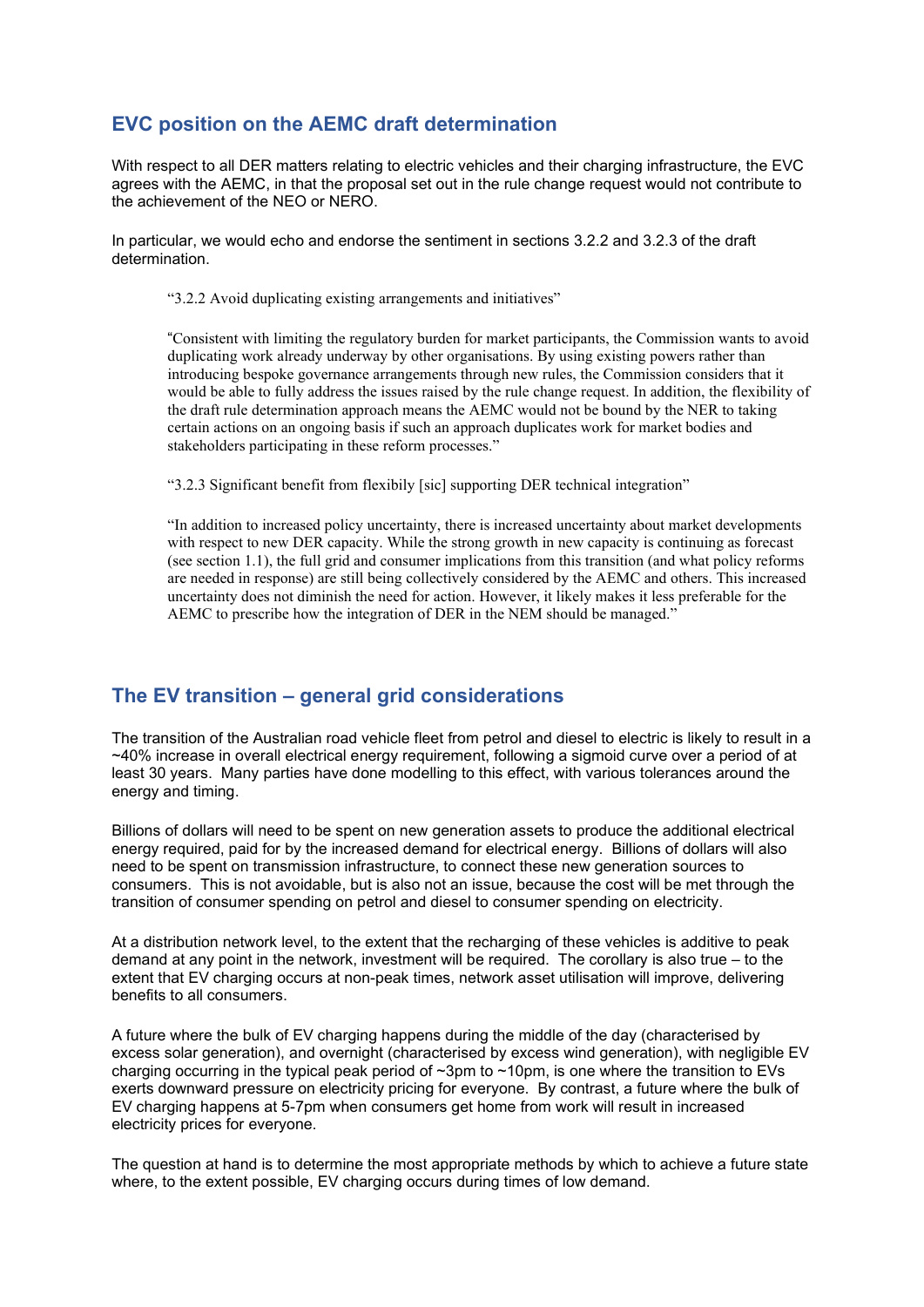# **The EV transition – Specific considerations with respect to DER**

### Known solution pathways for EV charging as DER

Substantial work has been undertaken globally and locally, looking at pathways to achieve the desired outcome stated above.

It is already clear that there are multiple pathways which have the potential to deliver the desired outcomes, for example:

- ToU pricing and solar feed-in-tariff rate setting. It's very easy for drivers to shift their EVrelated energy use temporally for the benefit of the electrical network, if they have an incentive to do so. Local research form top-tier universities<sup>[1](#page-2-0)</sup> indicates that it is highly likely to be highly effective at addressing the issues of both peak demand and minimum demand.
- Messaging to consumers during times of peak demand, to request behaviour change. Schemes of this nature have been running successfully since 2015 in Australia and have scaled up across tens of thousands of consumers in the last few years. Examples include United Energy's 'Summer Saver', Powershop's 'Curb your Power', and Energy Australia's 'Power Response'.
- Direct-to-vehicle orchestration. The vehicle is a smart device too. An orchestration solution that reaches out to the vehicle to secure changed charging behaviour may well prove superior to orchestration of the EV chargers, because it will work in cases where the vehicle is connected to a standard powerpoint.
- OCPP-based orchestration. OCPP is the de-facto communications standard used by EV chargers globally. It has the capacity to deliver all the DRM modes applicable to capabilities that a DER scheme covering EV charging would reasonably seek to deliver if centralised orchestration proves to be the best way to go.

The first two pathways are already in place in the market at scale, and the second two are the subject of multiple ARENA funded trials. None of these approaches require the development of new technical standards; they require the effective application in the market of existing technical standards.

In terms of technical standards, industry participants are highly engaged, producing work like this in the domain of technical standards underpinning these solution pathways:

[https://aemo.com.au/-/media/files/stakeholder\\_consultation/working\\_groups/der-program/deip](https://aemo.com.au/-/media/files/stakeholder_consultation/working_groups/der-program/deip-ev/2021/deip-vgi-standards-report.pdf?la=en)[ev/2021/deip-vgi-standards-report.pdf?la=en](https://aemo.com.au/-/media/files/stakeholder_consultation/working_groups/der-program/deip-ev/2021/deip-vgi-standards-report.pdf?la=en)

<span id="page-2-0"></span><sup>&</sup>lt;sup>1</sup>[https://www.researchgate.net/publication/355444278\\_Electric\\_Vehicle\\_Charging\\_Consumer\\_Surv](https://www.researchgate.net/publication/355444278_Electric_Vehicle_Charging_Consumer_Survey_Insights_Report) ey Insights Report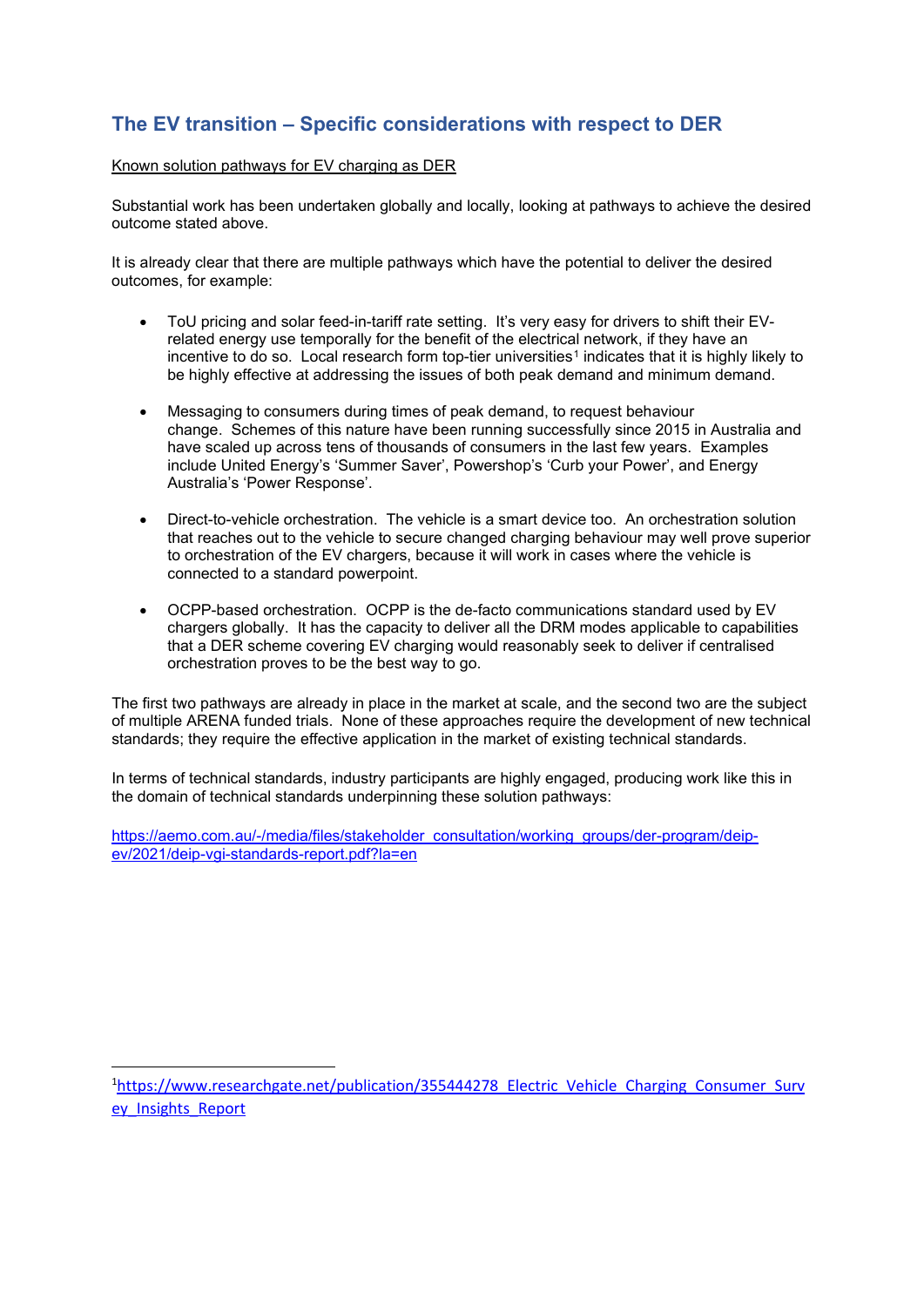### Local vs international standards for different types of DER

In some other forms of DER (such as rooftop solar) Australia is a global market leader. We have jurisdictions such as South Australia, where we are meeting the grid-related challenges associated with massive roof-top solar uptake first in the world, so it is completely appropriate for us lead on the standards development and practices associated with that class of equipment.

In EV, however, Australia is a laggard with respect to uptake, running last in the OECD. Attempts on our part to set our own unique DER technical standards in this space are highly unlikely to be effective, because the global standards to which manufacturers of vehicles and charging equipment are designing will be dictated by the more advanced markets.

Importantly, those other overseas jurisdictions with higher EV uptake are highly likely to create solutions that will work in concert with overseas manufactured EVs, and overseas manufactured EVSE, and are fit for adoption in Australia without modification.

As an example, OCPP is the de facto global standard for remote control of EV charging equipment. It was initiated in 2009 in the Netherlands and is now at a point where it is actively in use on hundreds of thousands of pieces of charging equipment globally. OCPP is readily available as an option on EVSE designed for installation in the home, available for purchase in Australia today. It is eminently suitable for use as part of a DER orchestration approach involving EVSE, and widely is available today.

By comparison, the last local effort to create a demand response standard applicable to EVs in Australia was draft AS4755.3.4 in 2012-2013. This standard would have required EVSE hardware to be built to a unique physical technical standard, in order to enable DRED connectivity. It was withdrawn following the first round of public comment and is considered unsuitable for the task by industry experts and market participants.

Were we to head down a pathway of creating a unique Australian standard in this space, it would take at minimum several years to result in a physical product offering to market and it is doubtful that the majority of global manufacturers of EVSE would produce an offering for such a small market, given the consumer has the alternative available of the standard GPO. This would result in:

- Higher costs for consumers electing to install EVSE,
- Reduced competition amongst organisations supplying EVSE.
- A higher proportion of consumers charging using existing uncontrolled GPOs, and
- Australia losing the ability to adopt best practice global solutions based on international standards, as and when they emerge.

The existing Standards Australia framework facilitates close collaboration with international standards bodies, which is going to be absolutely critical for Australia in the EV space. The adoption of international standards where possible is long standing federal government policy and a key element of the Standards Australia process. It was not clear to the EVC from the rule change request that this priority is adequately reflected in the proposed governance arrangements.